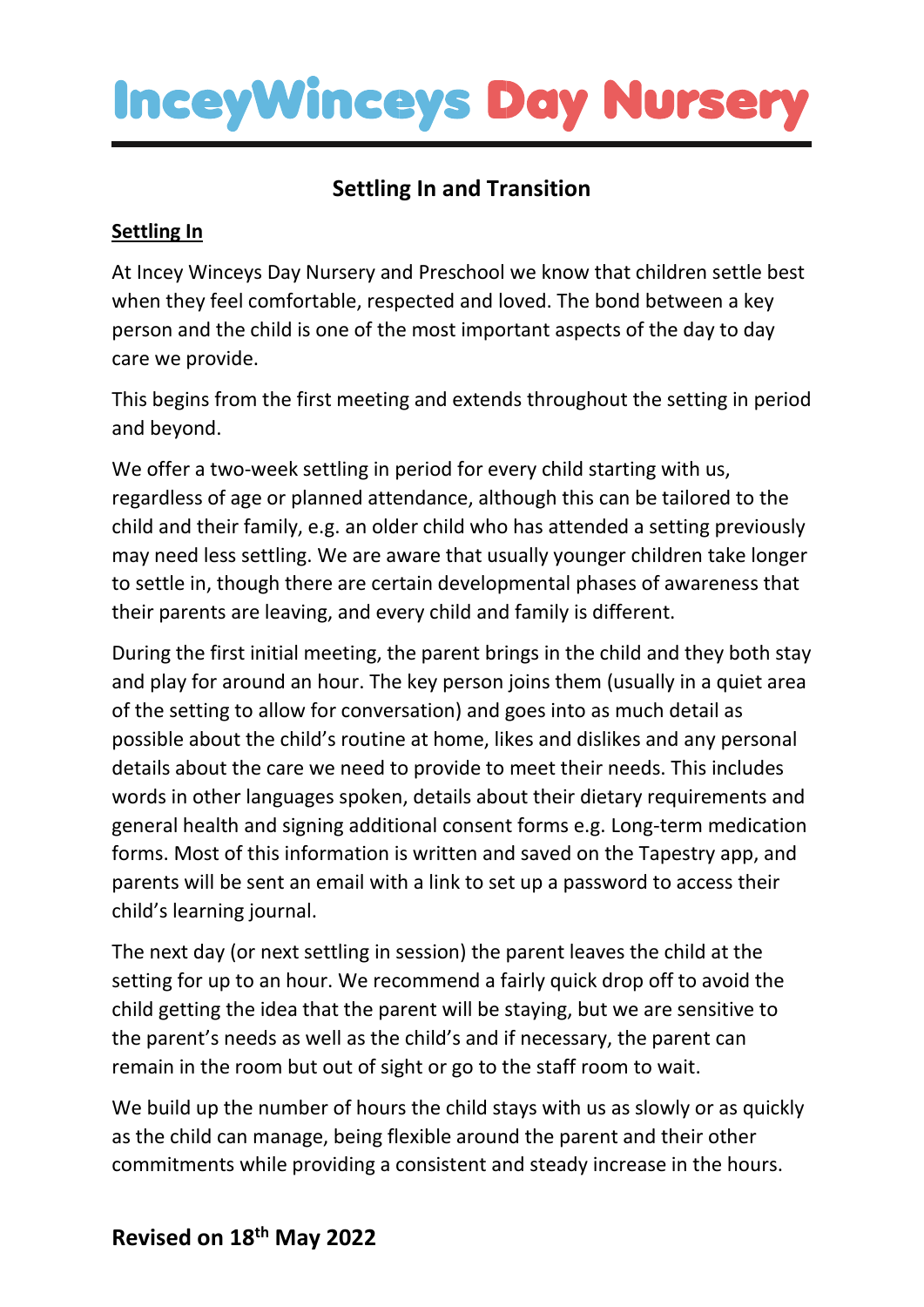# **InceyWinceys Day Nurse**

We will always call the parent if the child is overly distressed, as although most children cry at some point during the settling in period, there may be days where the child is not coping e.g. if they are not well.

Gradually we include meal times and sleep times as well as playing until we are fully satisfied that the child is comfortable with us, and that we can meet their needs.

At the end of the two weeks, usually on the last day of settling, we recommend that the child stays for a full day with us, with drop offs and pick-ups at the usual time of day to allow the parent an opportunity to practice them as they would usually be. It's good to allow a "dry run" of the busiest times of the day before the return to work as many parents feel anxious on their first day back to work.

If two weeks have not been enough to fully settle the child, the key person should alert the room leader to plan what we will do.

Often, children like to look at photographs of their loved ones and this can be a great way to link home and nursery too, so we welcome copies sent to [inceywinceys@rocketmail.com](mailto:inceywinceys@rocketmail.com) for us to print and laminate.

### **What can you do to aid the process of settling?**

During the settling period it is imperative for the parent to feel as calm and sure in their decision to leave their child, and to ask questions before if there are any concerns at all. A quick drop off is the best way to help the child to understand that you are leaving, always say goodbye (sneaking off never helps!) and be prepared that they may cry. Our staff are trained for this and are great at distracting children so they usually only cry for a few minutes.

Call as often as you like once you've left and the staff are happy to give you updates about how your little one is getting along. Also, make sure you've got your Tapestry app ready to keep an eye on their progress (but please bear in mind that the focus during the settling is on making a bond with the child so sometimes observations may take a few days to be published on Tapestry).

We ask that parents do not visit their child during the day, or try to look through the windows etc, as this is unsettling and can be damaging for the settling process, and the child's wellbeing during their time with us. This

### **Revised on 18 th May 2022**